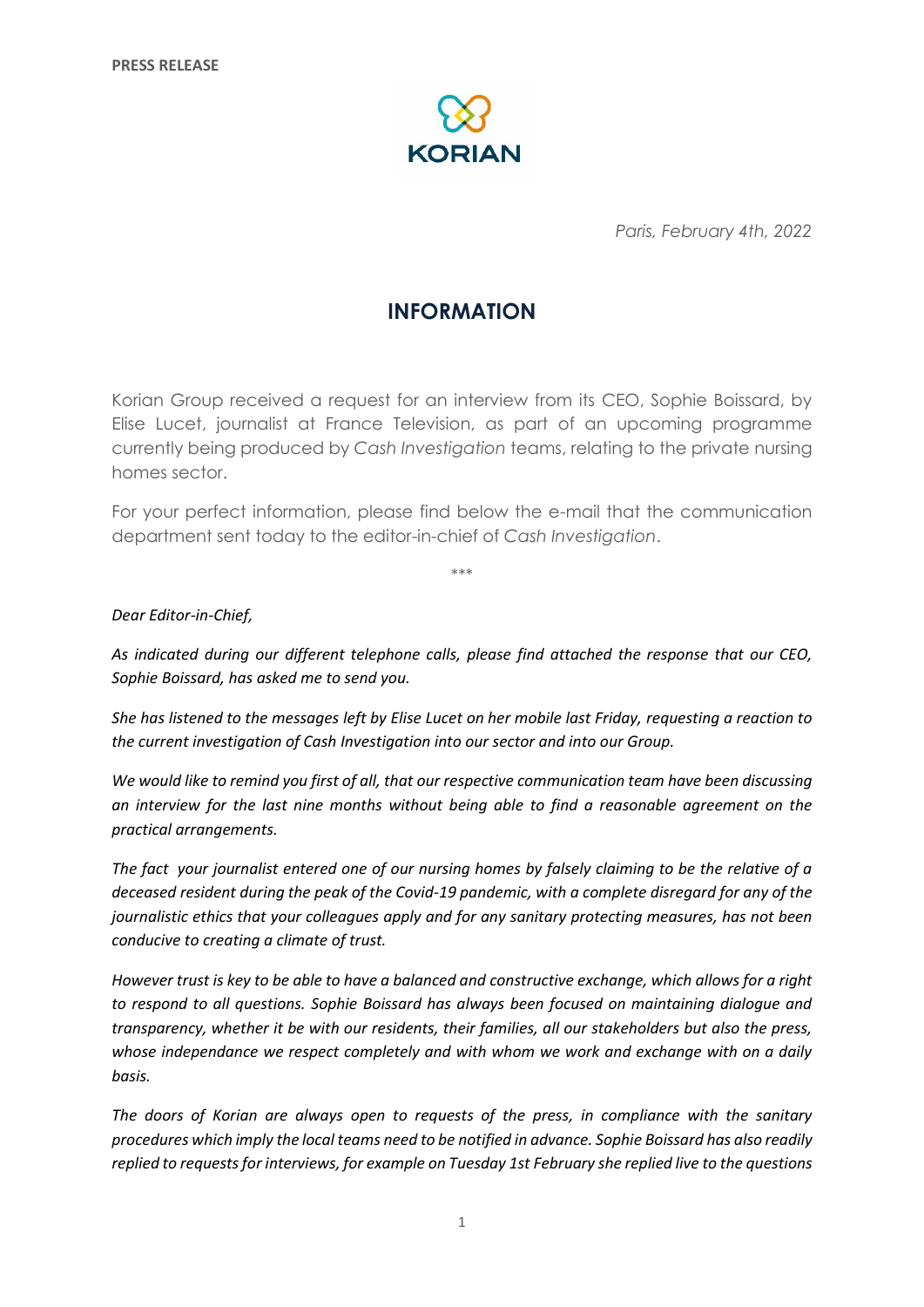

*of Marc Fauvelle on the France Info radio – even though Korian is not the target of the accusations of the book « The gravediggers » written by Victor Castanet.*

*Sophie Boissard is above all concerned to defend the sector and the honour of employees of Korian who do not deserve the stigma induced by the accusations in the book. She is therefore ready to be interviewed on the condition that it will be balanced, without her words being misconstrued or edited and therefore deformed.*

*This therefore implies the following conditions – in line with the conditions of interviews held with your colleagues:*

*A live interview between Elise Lucet and Sophie Boissard, following the broadcast of the exposé to allow the viewers to hear all of her answers and be able to form their own opinion* 

*The possibility of a prior viewing of the elements regarding Korian: not in order to request any modification, since that would infringe on your editorial independance, but in order to be able to provide any necessary clarifications.*

*These requests are completely in line with the decision of the Committee for the Independance, Honesty and Integrity of the information and programmes of France Télévision, published on 9th June 2021 following the programme « Pieces à Conviction » about Korian.*

*Finally, in the advertisement of the programme that you have been doing since yesterday you seem to suggest that there may be serious situations in our facilities that could endanger our residents. If this is the case, and if these elements concern any nursing homes of our Group, we assume that you would bring them immediately to our attention, so that we could take all necessary measures without delay in order to protect our residents and inform that relevant authorities.*

*We do not doubt that Elise Lucet's aim as a public service journalist is to ensure a fair debate and clarify these topics that interest all French people.*

\*\*\*